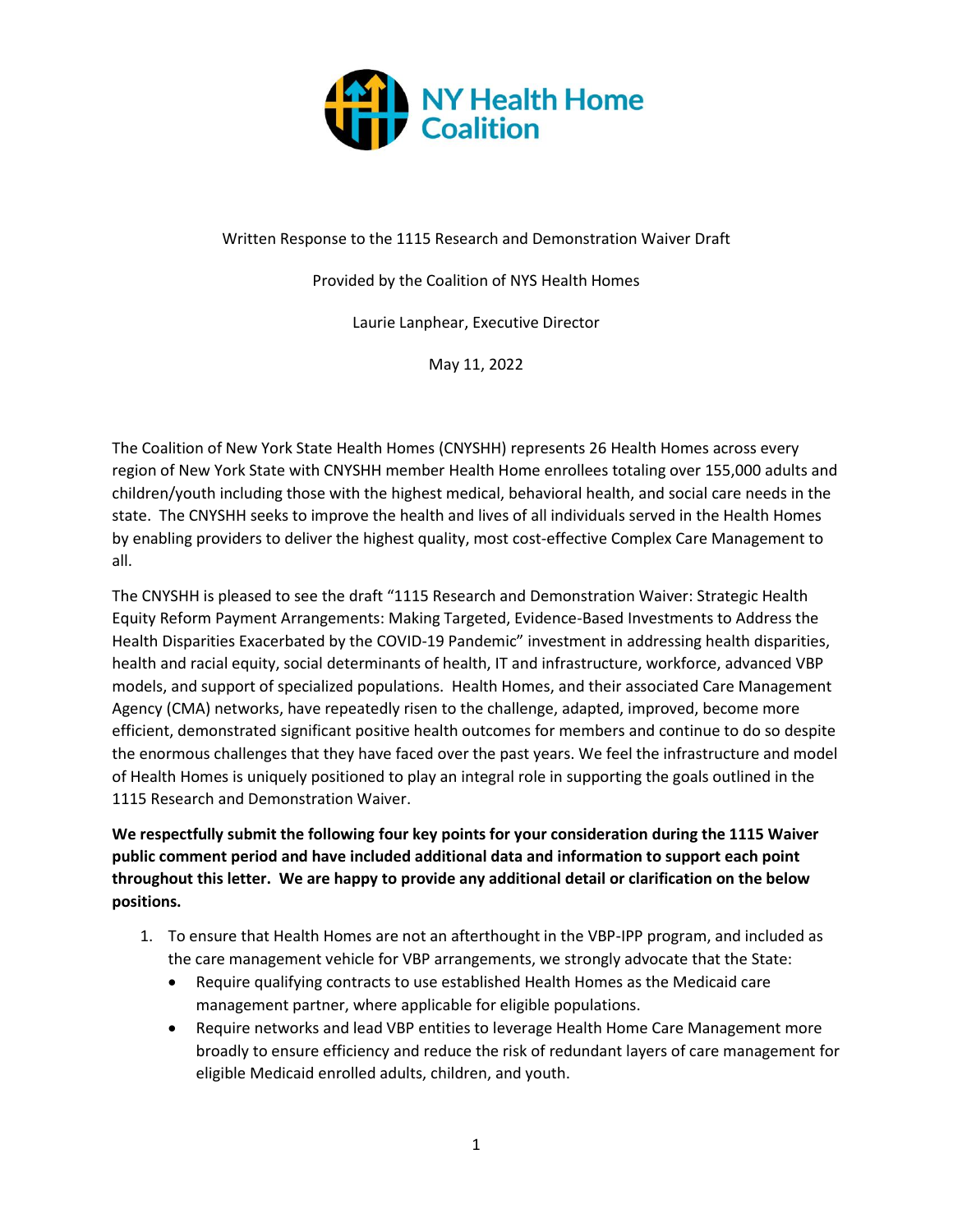

- 2. We request that DOH position Health Homes formally within the structure of SDHNs and HEROs as a required component of governance as the Care Management (CM) entity/entities in the region. We request language in the waiver, specifically listing Health Homes with a defined and formal role, which could be either as a lead or a participant in the HEROs/SDHNs.
- 3. We ask that the State in addition to specifically listing community health workers (CHWs), care navigators and peers, add care managers and Health Homes to the list of entities and professionals that would be the target of workforce investment through the WIOs and other waiver-funded workforce investment streams.
- 4. We strongly encourage that the 1115 Waiver Amendment add Health Homes and care managers to the planning and inventory effort to invest in Supportive Housing Services and Alternatives for the Homeless and Long-Term Institutional Populations and to the list of providers who can do assessment and determination to connect individuals with housing services.

## **Goal 1: Building a More Resilient, Flexible and Integrated Delivery System that Reduces Health Disparities, Promotes Health Equity, and Supports the Delivery of Social Care**

- **1. Health Homes Have Developed a Network Structure that Aligns with the Goals of the 1115 Research and Demonstration Waiver Amendment**
	- The CNYSHH strongly recommends that any investment of future funding be made into enhancing what is currently in place and successful instead of trying to duplicate a model without proven outcomes. Health Homes play a critical role in improving population health management across NYS by being the primary provider of Medicaid Complex Care Management. This includes Health Homes as critical partners with ACOs, IPAs, and other accountable networks. Health Homes have spent the last 10 years developing robust network partner connections with hospital and healthcare systems, behavioral healthcare providers, MCOs, CBOs, RHIOs, ACOs, IPAs, LDSS, LGU's, DSRIP PPS', housing providers, and other social care community providers. Health Homes include a network of over 400 Care Management Agencies statewide many of which provide a full array of community-based services. *It would be wasteful and inefficient to discard the infrastructure that has been built in Health Homes rather than to continue to improve and enhance them through targeted waiver investment and inclusion in waiver initiatives, like the HEROs and SDHNs.*
	- Health Homes have positioned themselves to act as either a HERO or SDHN while also being the Complex Care Management provider of choice for NYS Medicaid enrolled adults, children, and youth, most at risk therefore Health Homes must be listed formally in the governance structure of both the HEROS and SDHNs. Health Homes should be allowed to build upon the already existing capacity they have developed, *including revenue cycle management and support, quality oversight, training and technical assistance, workforce development, complex care management expertise, data analytic support, community level support with home-based interventions,* and much more. These competencies and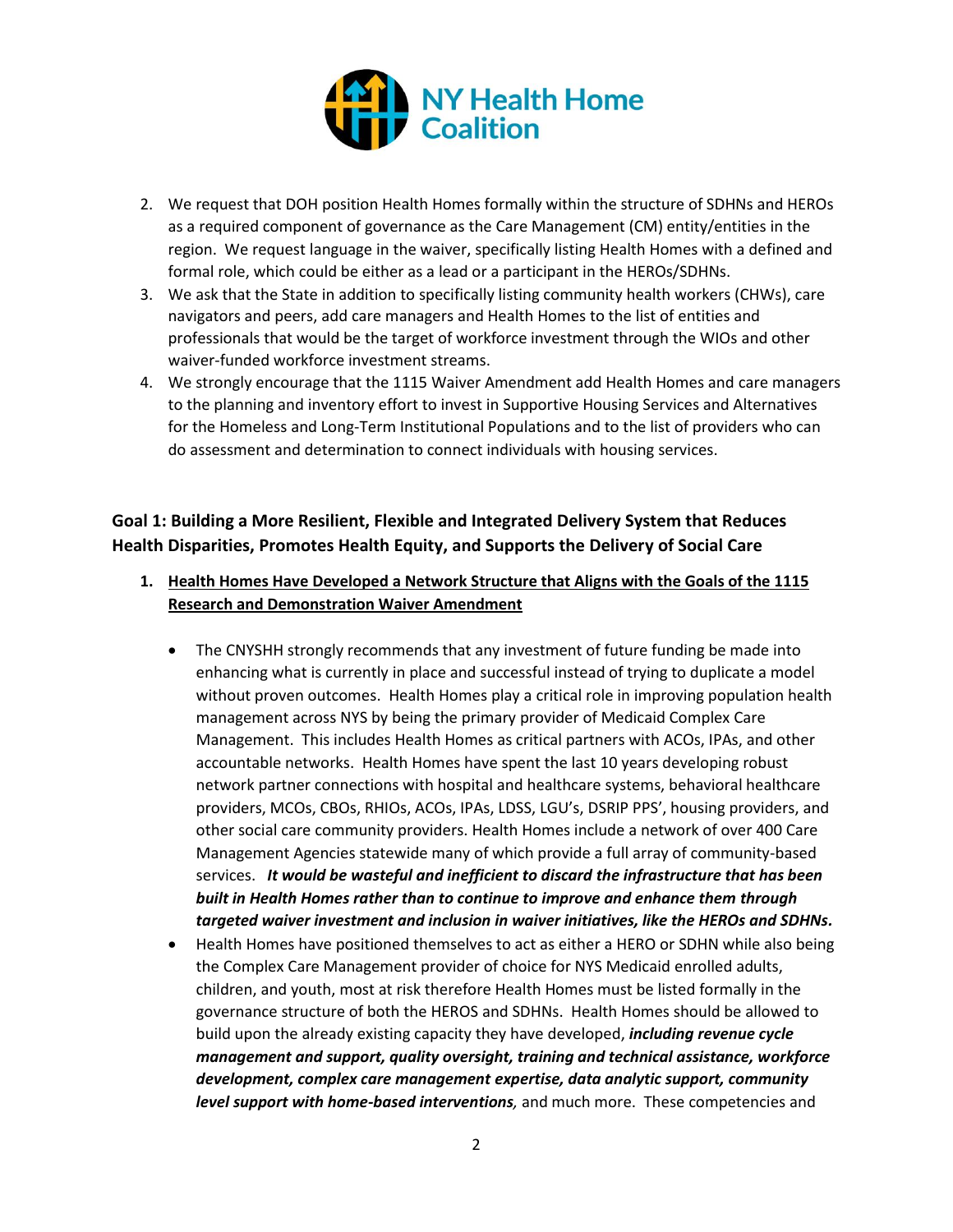

existing infrastructure have application to the HERO and SDHN and Health Homes serving in the governance and potentially lead role in regions across the State seems like a natural fit.

• Health Homes represent significant investment in regional infrastructure. This includes care management platforms that have been enhanced to meet the needs of the program and regional population health efforts, connectivity to RHIO's, connectivity and use of regional social care platforms, telehealth platforms, and Data Use Agreements (DUA's) through the SSP with NYS DOH. DOH should ensure that this investment is carried forward to the waiver to ensure efficiency and avoid any duplication of resources under new waiver initiatives.

#### **2. Health Homes Are Positioned to Play an Integral Role in VBP Arrangements**

- The CNYSHH fully supports the 1115 Waiver Amendment outline of a redesigned VBP roadmap that expands advanced Value Based Contracting beyond the traditional total cost of care (TCOC) model to include attribution by a member's behavioral health provider and/or Health Home and addresses health equity and regional SDH needs.
- The CNYSHH was very pleased to see that MCO's would be required to "engage in VBP contracts with an appropriately constructed network of providers for the population-specific VBP arrangements". However, we do believe the 1115 waiver Amendment language that suggest MCO's "would be strongly encouraged to contract" with SDHN should be updated to reflect this is a requirement of the new VBP Roadmap, including eligible contracts including Health Homes formally as a network partner. With the significant investment being made into SDHNs the only way to ensure long-term sustainability and success is with these formalized MCO relationships.
- Health Homes, and their network of Care Management Agencies (CMAs), are already successfully serving the targeted populations outlined in the 1115 Waiver Amendment draft for advanced VBP arrangement opportunities. These populations include SMI, SUD, homeless and housing insecure, SED, and I/DD with a successful model of "meeting members where they are at" with community level engagement resulting in positive health outcomes and Medicaid savings. We ask that the State formally identify Health Homes as an eligible entity to form a network and enter into eligible contracts for the VBP-IPP program.
- *We request that the State position Health Homes as the established/preferred Complex Care Management entity in advanced VBP arrangements by directing enhanced funds (or withholding funds) to entities that align (or don't align) with the State's expectations for leveraging HHCM for eligible populations. New York State has already invested in HH infrastructure for the past 10 years and capabilities; limiting the Health Home role in VBP will result in a less coordinated and/or duplicative Care Management in advanced VBP arrangements. Health Homes have proven models, population health outcomes, and are an essential component of future advanced VBP arrangements in the Medicaid environment. Health Homes are at risk of operating on the fringe unless they are already*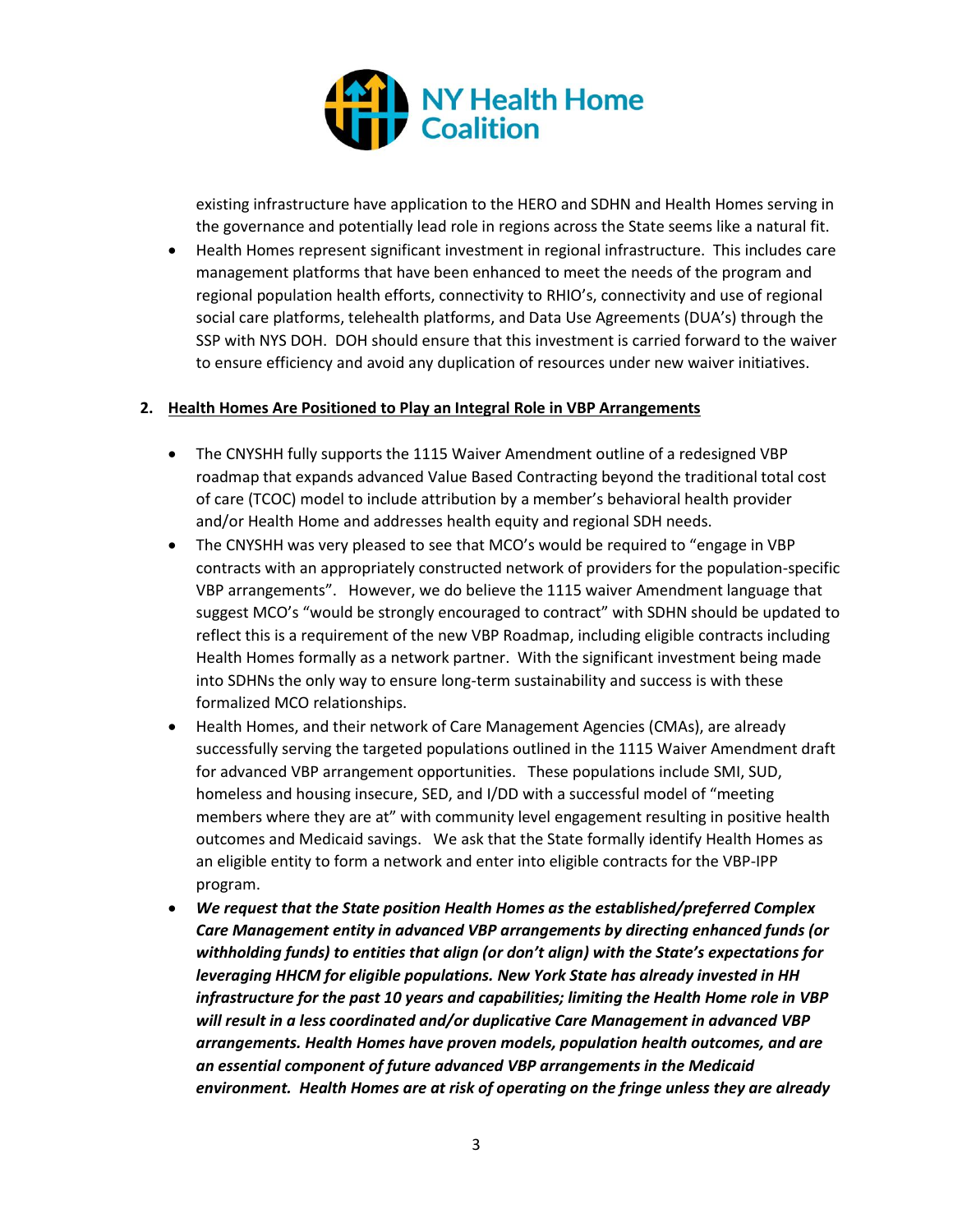

*established as a core vehicle within a larger health system or population health focused organization.*

### **3. Health Homes are the Statewide Social Determinants Provider of Medicaid Complex Care Management with Proven Outcomes that would Support VBP/IPP-Global Payment Model Outcomes**

- Health Homes have proven outcomes to support that the Medicaid Complex Care Management model is effective in addressing social determinants of health leading to positive health outcomes and reducing avoidable health spending. According to a NYSOMH HARP Focused Clinical Study - Performance Opportunity Program presented October 21, 2021, members with a Health Home Care Manager were 5.0 times more likely than those with an MCO Care Manager to receive follow-up at 7 days and 14.4 times more likely to receive follow-up within 30 days for after discharge for a behavioral health stay.<sup>1</sup>
- Huther Doyle Health Home, part of the HHUNY network demonstrated a positive correlation with using the Health Home infrastructure, with the additional support of Health Home embedded navigators and peer's, in closing 4 specific gaps in care. This study "2019-2020: Gaps in Care: Connecting the Dots Through Health Home Care Management" was through a Finger Lakes Performing Provider System (FLPPS) funded grant of Health Home enrollees in a 10-county region of NYS.
	- o <sup>2</sup>**7-Day follow-up after Mental Health Inpatient Hospitalization**: there was an improvement from 44% to 92% of individuals making their 7-day follow-up appointment.
	- o **30-Day follow-up after a Mental Health inpatient stay** measured improvement from 39% to 87%.
	- o **Diabetes Screening for members using antipsychotic medications**: screening improved from 8% of members being screened in February 2019 to 85% in December 2020.
	- o **Diabetes Monitoring for members with diabetes & schizophrenia:** 13% of members with gap monitored in February, 82% monitored in December.
- Community Care Management Partners (CCMP) Health Home has observed that 79% of CCMP's Health Home members with major depressive behavior were significantly less depressed after one year of Health Home enrollment<sup>3</sup>. Also, of note, CCMP measured a 66% reduction in alcohol use score after one year of Health Home enrollment for members with

<sup>&</sup>lt;sup>1</sup> IPRO focus study results of 197 POP-eligible members. Results presented in the October 21, 2021 Statewide Managed Care Behavioral Health Medical Directors Meeting.

 $<sup>2</sup>$  Huther Doyle Health Home study included 44 care management agencies and 600 care managers</sup>

<sup>&</sup>lt;sup>3</sup> Using CCMP's PHQ-9 scores<sup>\*</sup> show 202 members with moderately severe and severe depression at the time of their initial assessment in 2019. Upon a reassessment, 161 of these members moved to a lower depression severity group.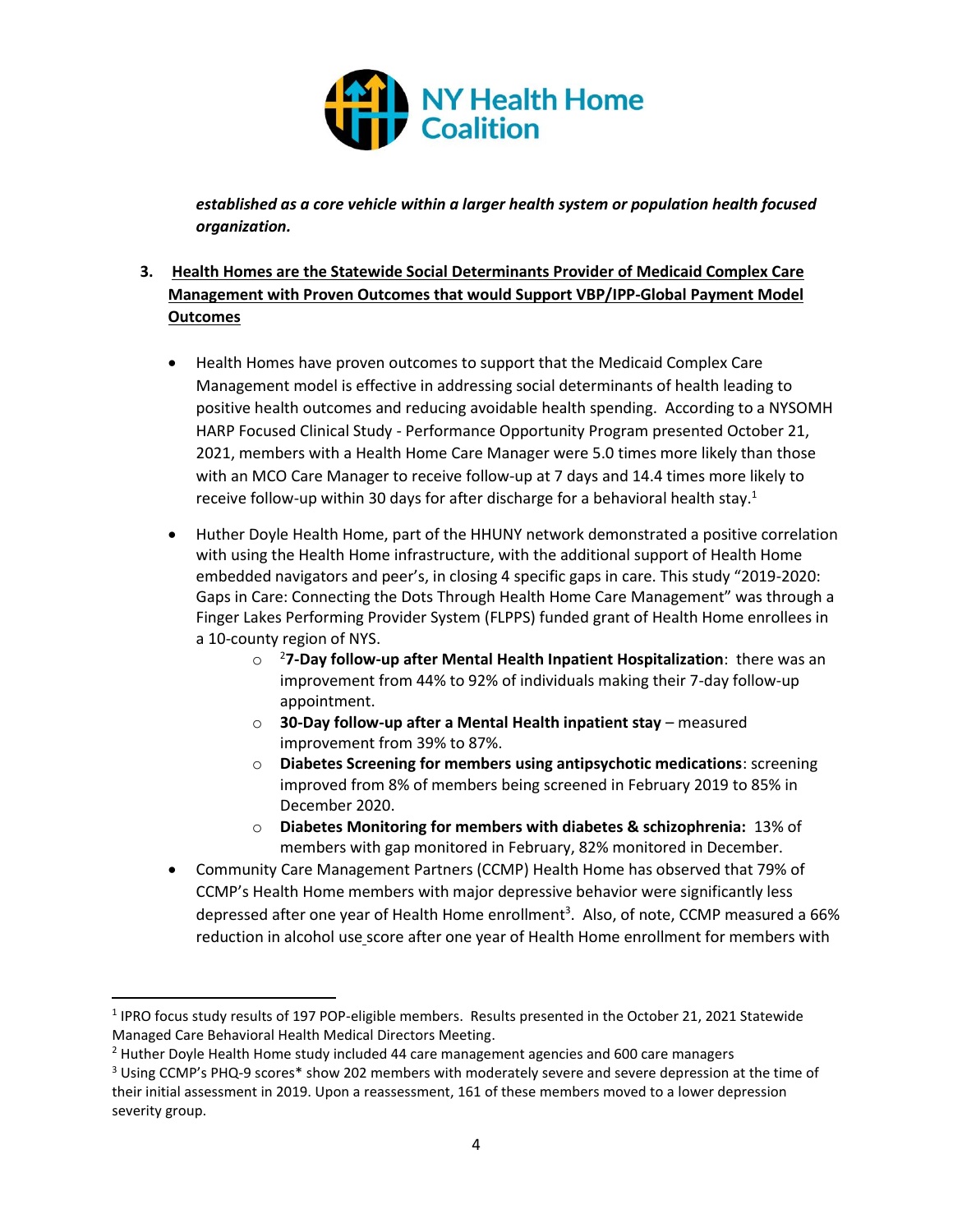

severe alcohol abuse<sup>4</sup> and a 58% reduction in drug use amongst members with severe drug abuse<sup>5</sup>.

• Northwell Health has seen Health Home enrolled members have 30-day readmission rates that are trending down.<sup>6</sup>



• Health Homes are the only statewide program that has consistently assessed all members for social determinants of health (SDoH) using the Accountable Health Communities (AHC) health-related social needs screening tool from CMS. As the HERO's develop a strategy and process for the implementation of a standardized assessment tool the Health Homes are uniquely positioned to use their experience to be the statewide assessor of needs. We request that the State adopt the current modified version of the CMS approved Accountable Health Communities Health-Related Social Needs Screening Tool that is being utilized by DOH and Health Homes across NYS as the tool to assess health related social needs.

#### **4. Health Homes are necessary in ensuring Access for Criminal Justice-Involved Individuals.**

- We are encouraged to see Health Home listed in the financial projection for the impact of the correctional in-reach model. We request the language in the 1115 Waiver Amendment go a step further and explicitly identify Health Homes as the Care Management entity for the Medicaid correctional in-reach model.
- The eligibility for the correctional in-reach model mirrors that of Health Home eligibility. Health Homes have over a decade of proven outcomes serving the targeted populations

<sup>4</sup> Using AUDIT scores to calculate first and second weighted average score for groups risky to severe/high risk.

<sup>&</sup>lt;sup>5</sup> Using DAST scores to calculate weighted average of scores for severe level groups to determine the percentage decrease from first to second score.

<sup>6</sup> Northwell Health claims data analysis. Available upon request.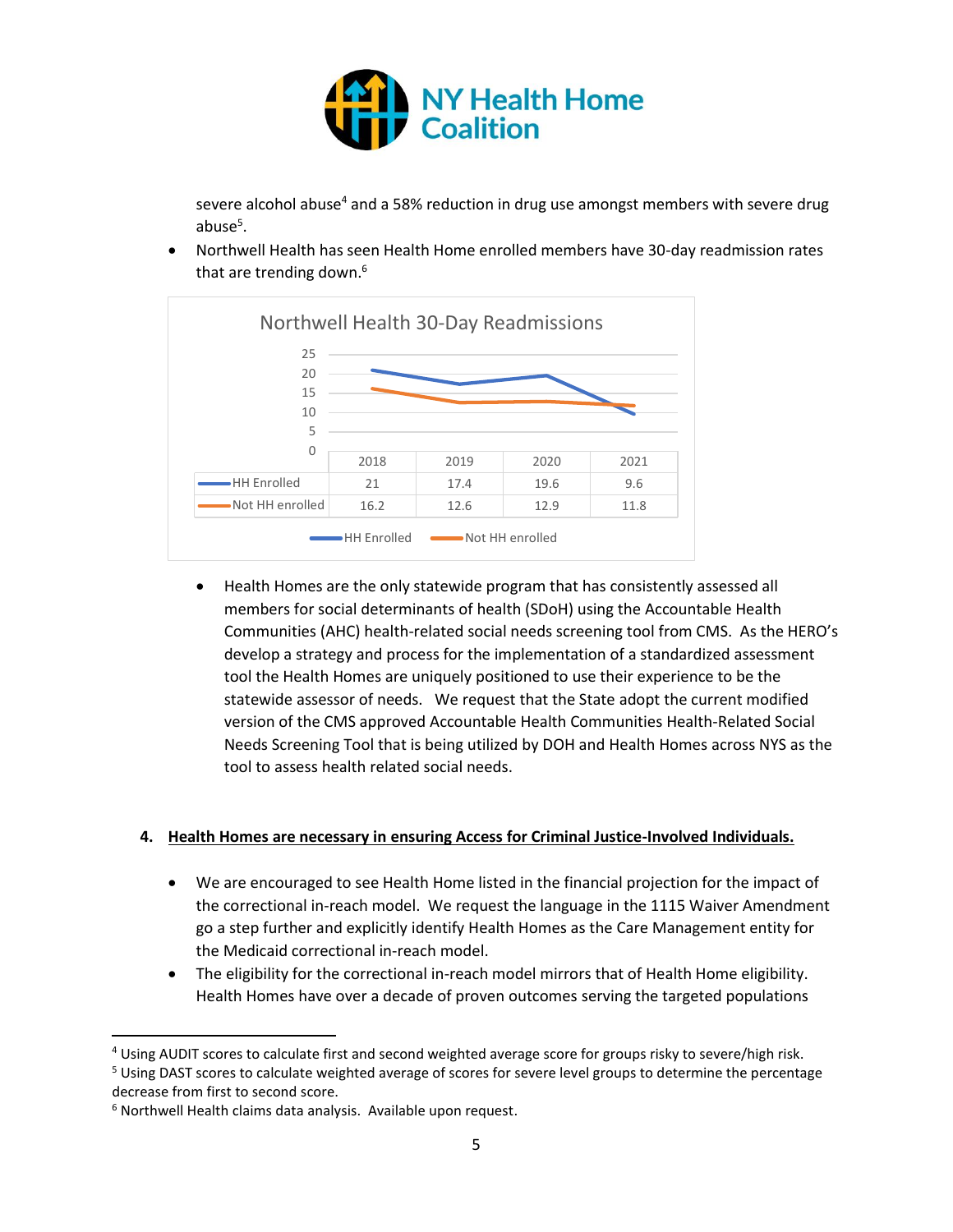

identified in the in-reach model, including behavioral health, substance use disorder, complex health needs, and social care needs. In addition, Health Homes and their associated CMAs have spent significant time and energy in establishing relationships with the county jails and NYS correctional facilities and expanded relationships, network competencies, and training to effectively serve the justice-involved individuals as they reenter their communities.

## **Goal 2: Developing and Strengthening Supportive Housing Services and Alternatives for the Homeless Long-Term Institutional Populations**

- **1. Health Homes can assist the State in Developing and Strengthening Housing Services and Alternatives for the Homeless and Long-Term Institutional Populations**
	- We request that Health Homes be listed as the care management provider to complete housing assessment, referrals and coordination of related services and benefits under the Enhanced Supportive Housing Initiative. This would include a requirement that HEROs and SDNHs collaborate with Health Homes on their housing related deliverables.
	- Health Homes have proven that community level care management interventions are successful in addressing social care needs such as housing. Based on a representative sample of Health Home enrolled members completing the Accountable Health Communities (AHC) health-related social needs screening tool in Foothold Care Manager (FCM) at intake and reassessment, there was a 47% reduction in members who identified as being housing insecure after 1 year of continuous Health Home enrollment and a 52.6% reduction in Health Home enrolled members that identified as food insecure. Additionally, transportation access for Health Home enrolled members increased by 48%. <sup>7</sup>

# **Goal 3: Redesign and Strengthen System Capabilities to Improve Quality, Advance Health Equity, and Address Workforce Shortages**

- 1. **Developing a Strong, Representative and Well-Trained Workforce Including Health Home Care Management as Professions Where Workforce Investment is Directed**
	- The CNYSHH adamantly agrees with the 1115 Waiver Amendment outline on the need for recruitment and retention initiatives, strengthening career pathways, training initiatives, and expansion of the CHW and related workforce. We feel that Health Homes are uniquely

 $7$  Coalition of NYS Health Home analysis of 5603 Health Home enrolled members in Foothold Care Manager (FCM) that had an initial Accountable Health Communities (AHC) health-related social needs screening tool and a reassessment using the same tool in 2020-2021. All Health Home members had at least one year of continuous Health Home enrollment.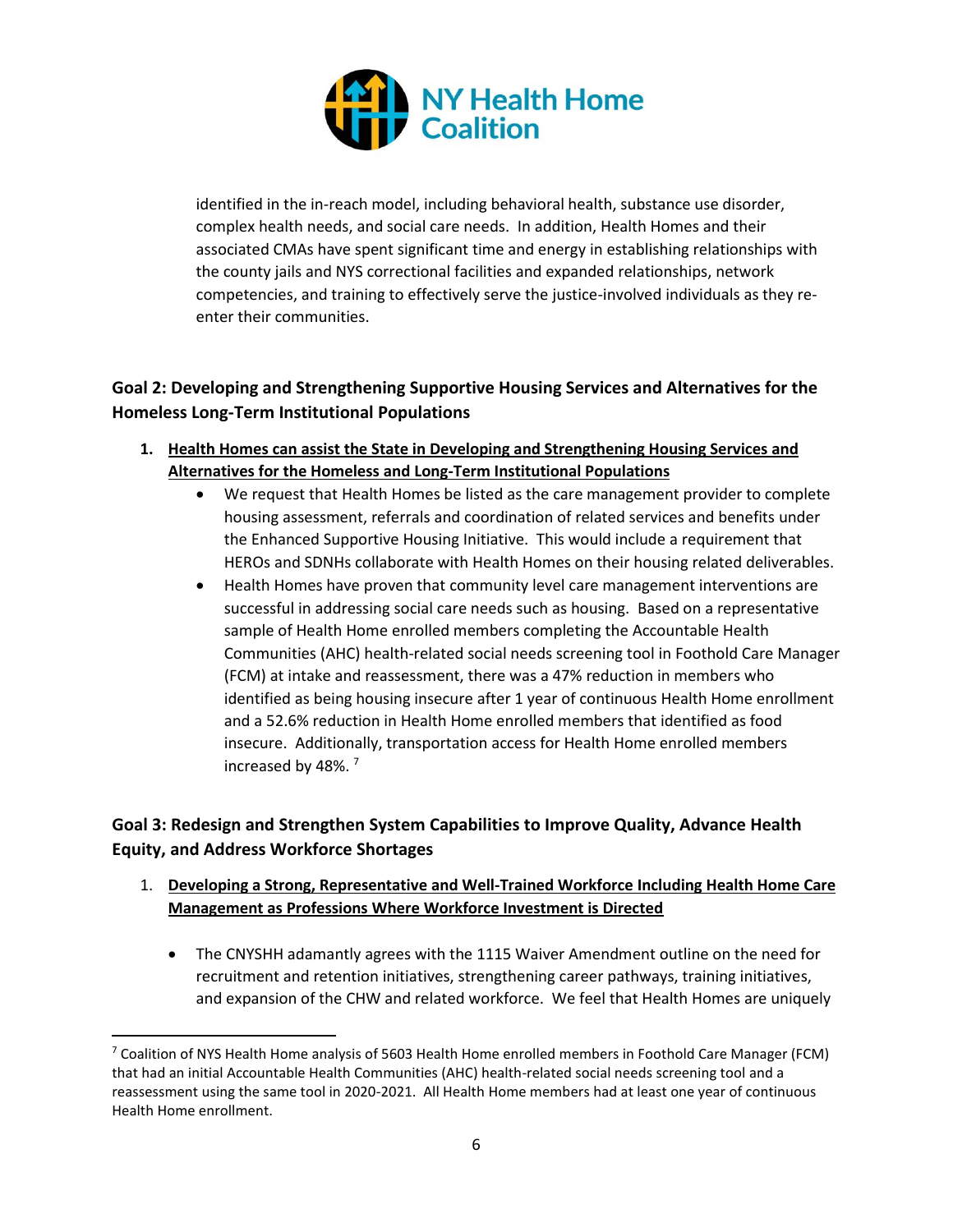

positioned to partner on these initiates and should be formally acknowledged in the 1115 Waiver Amendment for opportunities.

- Health Homes have spent the last decade building a robust training system to help support their Complex Care Management networks. This includes purchasing and implementing Learning Management Systems (LMS) that offer an array of training opportunities on many different related areas. These trainings include specialty populations, behavioral health, substance use, care transitions, cultural competency, trauma-informed care, addressing health disparities, and many more. In many regions of NYS Health Homes' training expertise has expanded beyond the Health Home network to include several of the integrated care providers including, social care community providers, home care agencies, home health aides, CHW's, peer navigators, and more.
- Health Homes, and their associated Care Management Agencies (CMAs) have a diverse, experienced, and educated workforce.
	- o 45% of Health Home Care Managers are BIPOC.
	- o 46% of Health Home Care Managers have 10 plus years of health and human service experience.
	- $\circ$  95% of Health Home Care Managers hold an advanced college degree.<sup>8</sup>
- Health Homes and their associated CMAs are experiencing a workforce crisis like never before.
	- o During the past three years over 85% of HHCM staff left community care management agencies compared to those that joined during that same time.  $\circ$  1 in 4 HHCM positions are currently open, on average, statewide.<sup>9</sup>
- **Failure to invest in Health Home Care Management, sure up the career pipeline, and workforce recruitment and retention efforts will lead to devastating effects on the healthcare system and the highest risk, highest need members served**.

### **2. Safety Net**

• We support the inclusion of specific dollars for safety net hospitals on behalf of the Health Homes that are part of a Safety Net/High Medicaid volume hospital.

### **Goal 4: Creating Sitewide Digital Health and Telehealth Infrastructure**

<sup>&</sup>lt;sup>8</sup> HHCM information taken from a Coalition of NYS Health Home Workforce Survey results of 1584 HHCM staff members statewide.

<sup>9</sup> 2021 CNYSHH/NYS Care Management Coalition HHCM workforce survey. 1584 individual HHCM staff and 164 individual Health Home Care Management Agencies, covering every region of the state, responded to the Workforce surveys